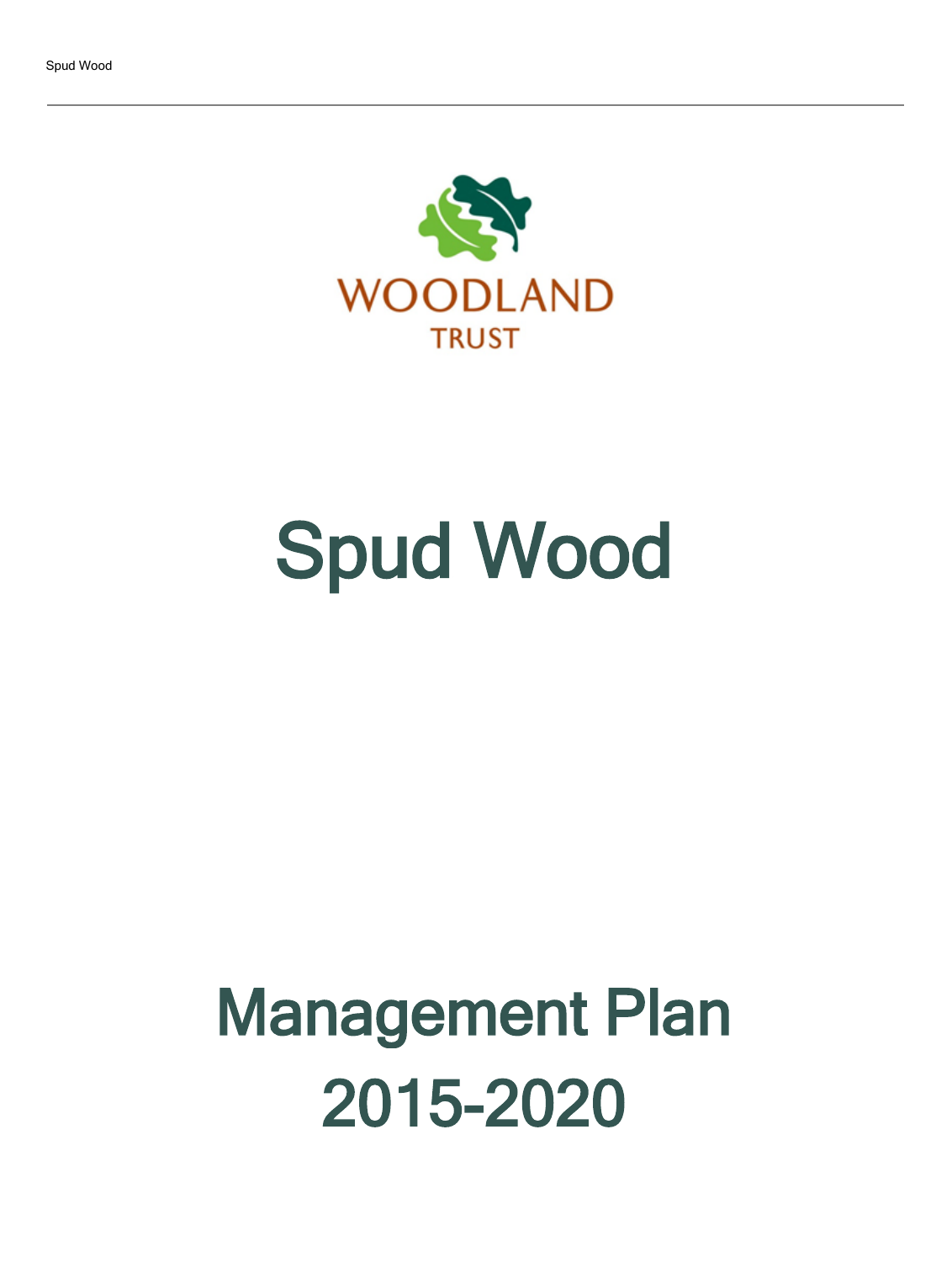## MANAGEMENT PLAN - CONTENTS PAGE

ITEM Page No.

Introduction

Plan review and updating

## Woodland Management Approach

**Summary** 

- 1.0 Site details
- 2.0 Site description
	- 2.1 Summary Description
	- 2.2 Extended Description
- 3.0 Public access information
	- 3.1 Getting there
	- 3.2 Access / Walks
- 4.0 Long term policy
- 5.0 Key Features
	- 5.1 Informal Public Access
	- 5.2 Secondary Woodland
	- 5.3 Open Ground Habitat
- 6.0 Work Programme
- Appendix 1: Compartment descriptions
- Appendix 2: Harvesting operations (20 years)
- **Glossary**

## MAPS

Access Conservation Features Management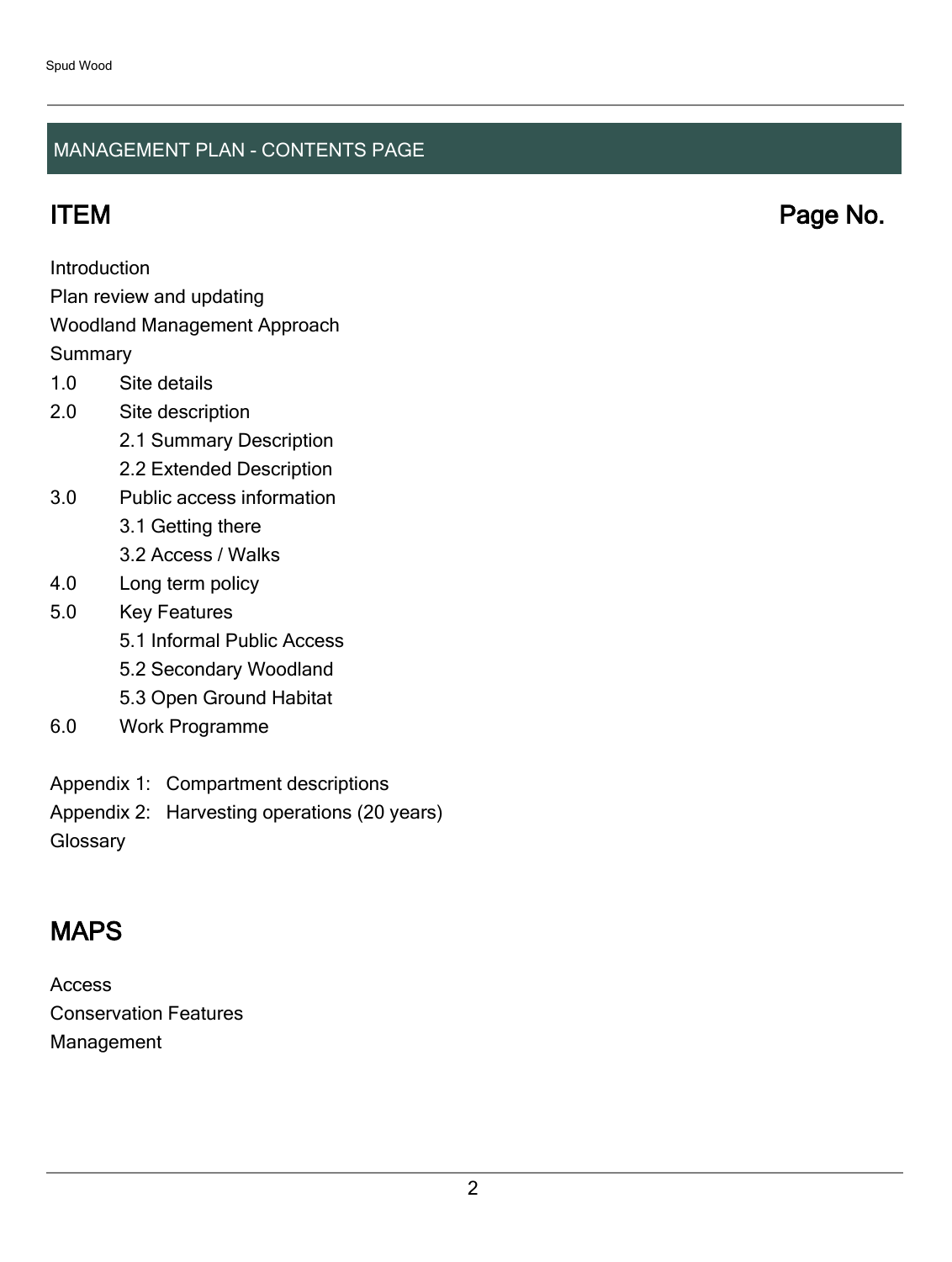## THE WOODLAND TRUST

## INTRODUCTION

The Trust's corporate aims and management approach guide the management of all the Trust's properties, and are described on Page 4. These determine basic management policies and methods, which apply to all sites unless specifically stated otherwise. Such policies include free public access; keeping local people informed of major proposed work; the retention of old trees and dead wood; and a desire for management to be as unobtrusive as possible. The Trust also has available Policy Statements covering a variety of woodland management issues.

The Trust's management plans are based on the identification of Key Features for the site and setting objectives for their management. A monitoring programme (not included in this plan) ensures that these objectives are met and any necessary management works are carried out.

Any legally confidential or sensitive species information about this site is not included in this version of the plan.

## PLAN REVIEW AND UPDATING

The information presented in this Management plan is held in a database which is continuously being amended and updated on our website. Consequently this printed version may quickly become out of date, particularly in relation to the planned work programme and on-going monitoring observations. Please either consult The Woodland Trust website [www.woodlandtrust.org.uk](http://www.woodlandtrust.org.uk/) or contact the Woodland Trust [\(wopsmail@woodlandtrust.org.uk](mailto:wopsmail@woodlandtrust.org.uk)) to confirm

details of the current management programme.

There is a formal review of this plan every 5 years and a summary of monitoring results can be obtained on request.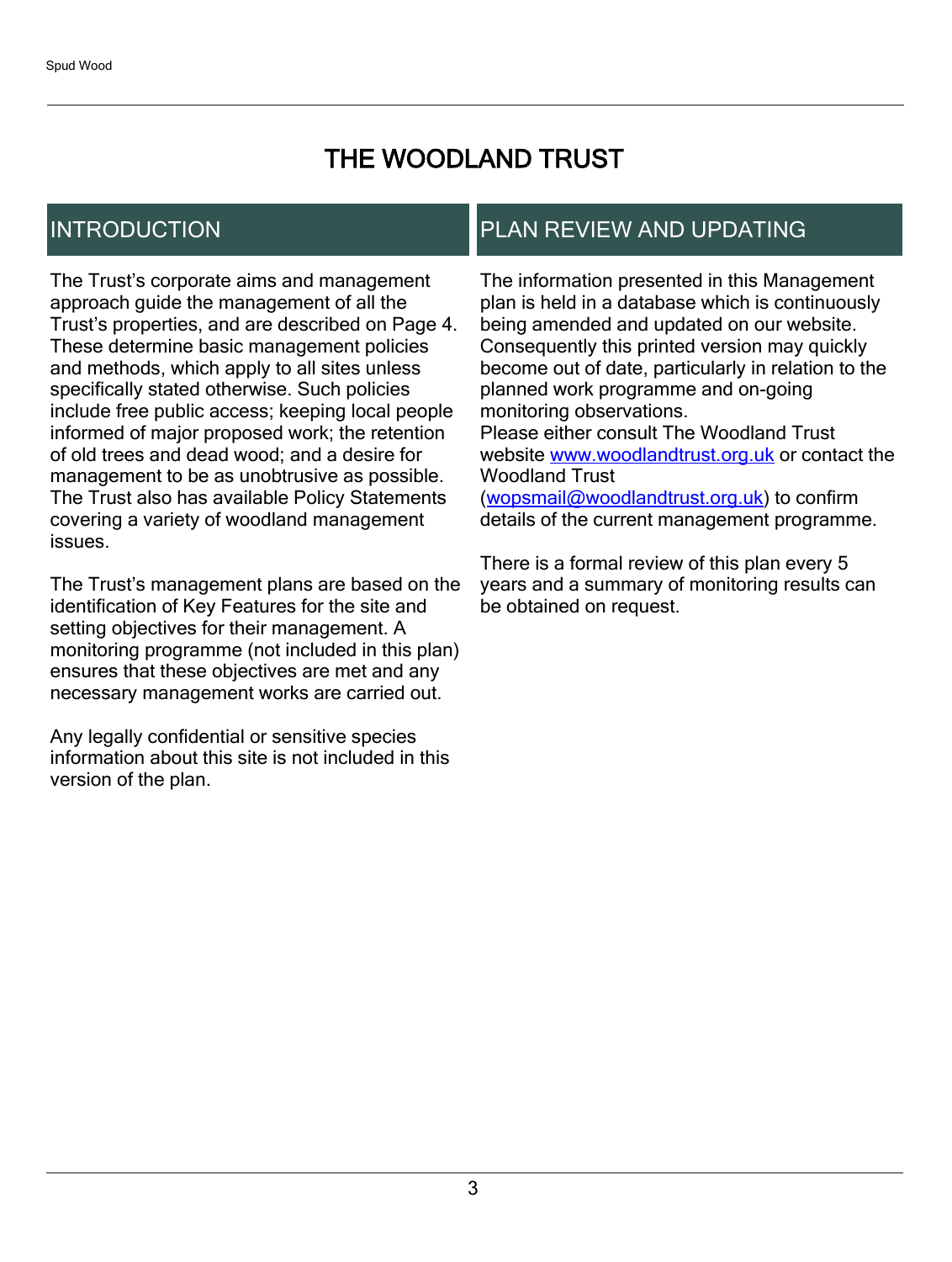## WOODLAND MANAGEMENT APPROACH

The management of our woods is based on our charitable purposes, and is therefore focused on improving woodland biodiversity and increasing peoples' understanding and enjoyment of woodland. Our strategic aims are to:

- Protect native woods, trees and their wildlife for the future
- Work with others to create more native woodlands and places rich in trees
- Inspire everyone to enjoy and value woods and trees

All our sites have a management plan which is freely accessible via our website [www.woodlandtrust.org.uk.](http://www.woodlandtrust.org.uk/) Our woods are managed to the UK Woodland Assurance Standard (UKWAS) and are certified with the Forest Stewardship Council® (FSC®) under licence FSC-C009406 and through independent audit.

In addition to the guidelines below we have specific guidance and policies on issues of woodland management which we review and update from time to time.

We recognise that all woods are different and that the management of our sites should also reflect their local landscape and where appropriate support local projects and initiatives. Guidelines like these provide a necessary overarching framework to guide the management of our sites but such management also requires decisions based on local circumstances and our Site Manager's intimate knowledge of each site.

The following guidelines help to direct our woodland management:

- 1. Our woods are managed to maintain their intrinsic key features of value and to reflect those of the surrounding landscape. We intervene when there is evidence that it is necessary to maintain or improve biodiversity and to further the development of more resilient woods and landscapes.
- 2. We establish new native woodland using both natural regeneration and tree planting, but largely the latter, particularly when there are opportunities for involving people.
- 3. We provide free public access to woods for quiet, informal recreation and our woods are managed to make them accessible, welcoming and safe.
- 4. The long term vision for our non-native plantations on ancient woodland sites is to restore them to predominantly native species composition and semi-natural structure, a vision that equally applies to our secondary woods.
- 5. Existing semi-natural open-ground and freshwater habitats are restored and maintained wherever their management can be sustained and new open ground habitats created where appropriate.
- 6. The heritage and cultural value of sites is taken into account in our management and, in particular, our ancient trees are retained for as long as possible.
- 7. Woods can offer the potential to generate income both from the sustainable harvesting of wood products and the delivery of other services. We will therefore consider the potential to generate income from our estate to help support our aims.
- 8. We work with neighbours, local people, organisations and other stakeholders in developing the management of our woods. We recognise the benefits of local community woodland ownership and management. Where appropriate we allow our woods to be used to support local woodland, conservation, education and access initiatives.
- 9. We use and offer the estate where appropriate, for the purpose of demonstration, evidence gathering and research associated with the conservation, recreational and sustainable management of woodlands. In particular we will develop and maintain a network of long-term monitoring sites across the estate.
- 10 Any activities we undertake will conform to sustainable forest management principles, be appropriate for the site and will be balanced with our primary objectives of enhancing the biodiversity and recreational value of our woods and the wider landscapes.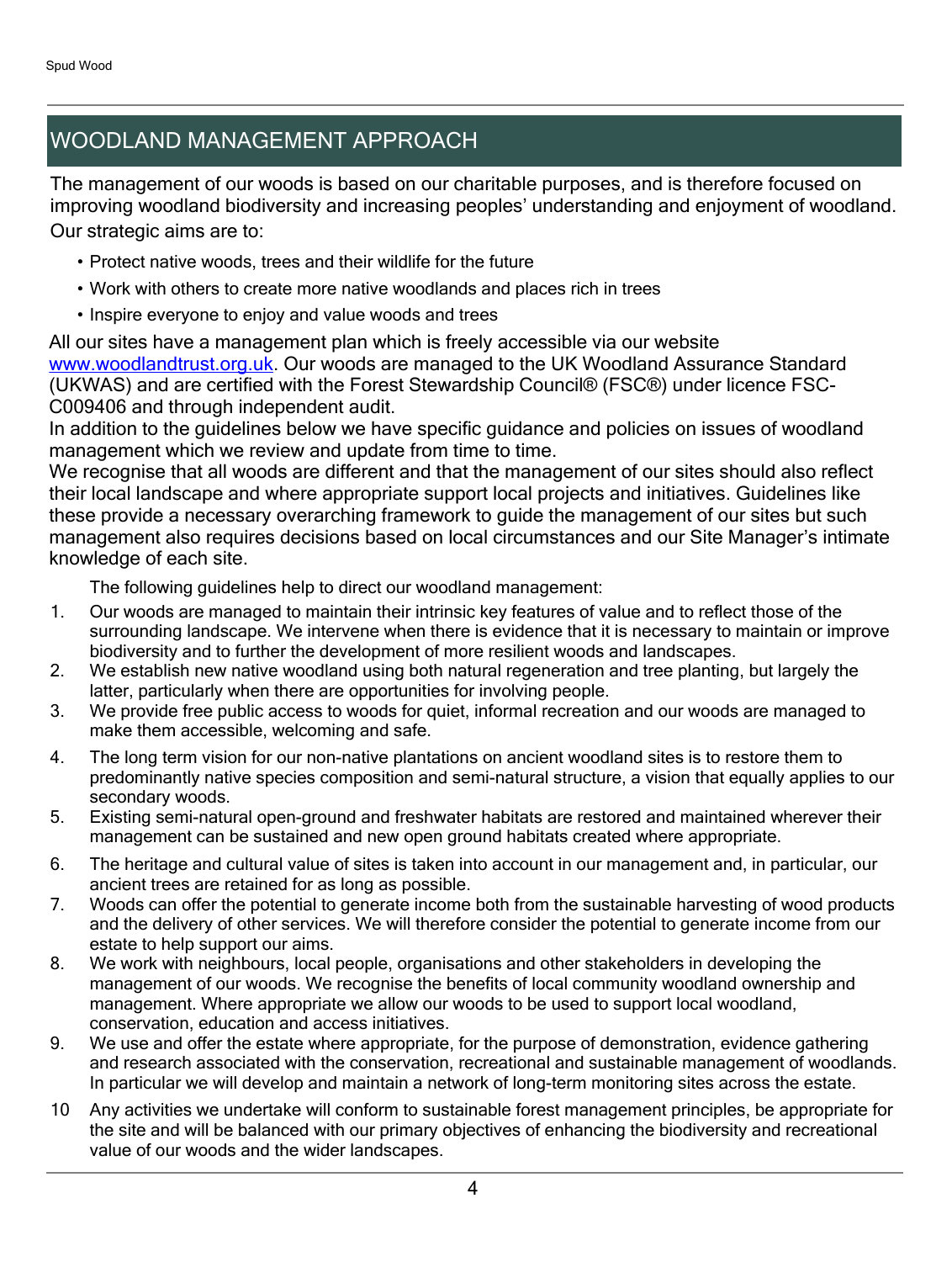## SUMMARY

This public management plan briefly describes the site, specifically mentions information on public access, sets out the long term policy and lists the Key Features which drive management actions. The Key Features are specific to this site - their significance is outlined together with their long (50 year+) and short (5 year) term objectives. The short term objectives are complemented by a detailed Work Programme for the period of this management plan. Detailed compartment descriptions are listed in the appendices which include any major management constraints and designations. A short glossary of technical terms is at the end. The Key Features and general woodland condition of this site are subject to a formal monitoring programme which is maintained in a central database. A summary of monitoring results is available on request.

## 1.0 SITE DETAILS

| Site name:      | Spud Wood                           |
|-----------------|-------------------------------------|
| Location:       | Lymm                                |
| Grid reference: | SJ701871, OS 1:50,000 Sheet No. 109 |
| Area:           | 17.22 hectares (42.55 acres)        |
| Designations:   | <b>Community Forest</b>             |

## 2.0 SITE DESCRIPTION

## 2.1 Summary Description

Spud Wood is a thriving mix of broadleaf woodland and grassland meadow with abundant birdlife and wonderful views over the surrounding area, stretching to the Pennines in the east. The wood is bordered by the historic Bridgewater Canal - a great place to wander along the bank, watch the boats and perhaps catch sight of a kingfisher.

2.2 Extended Description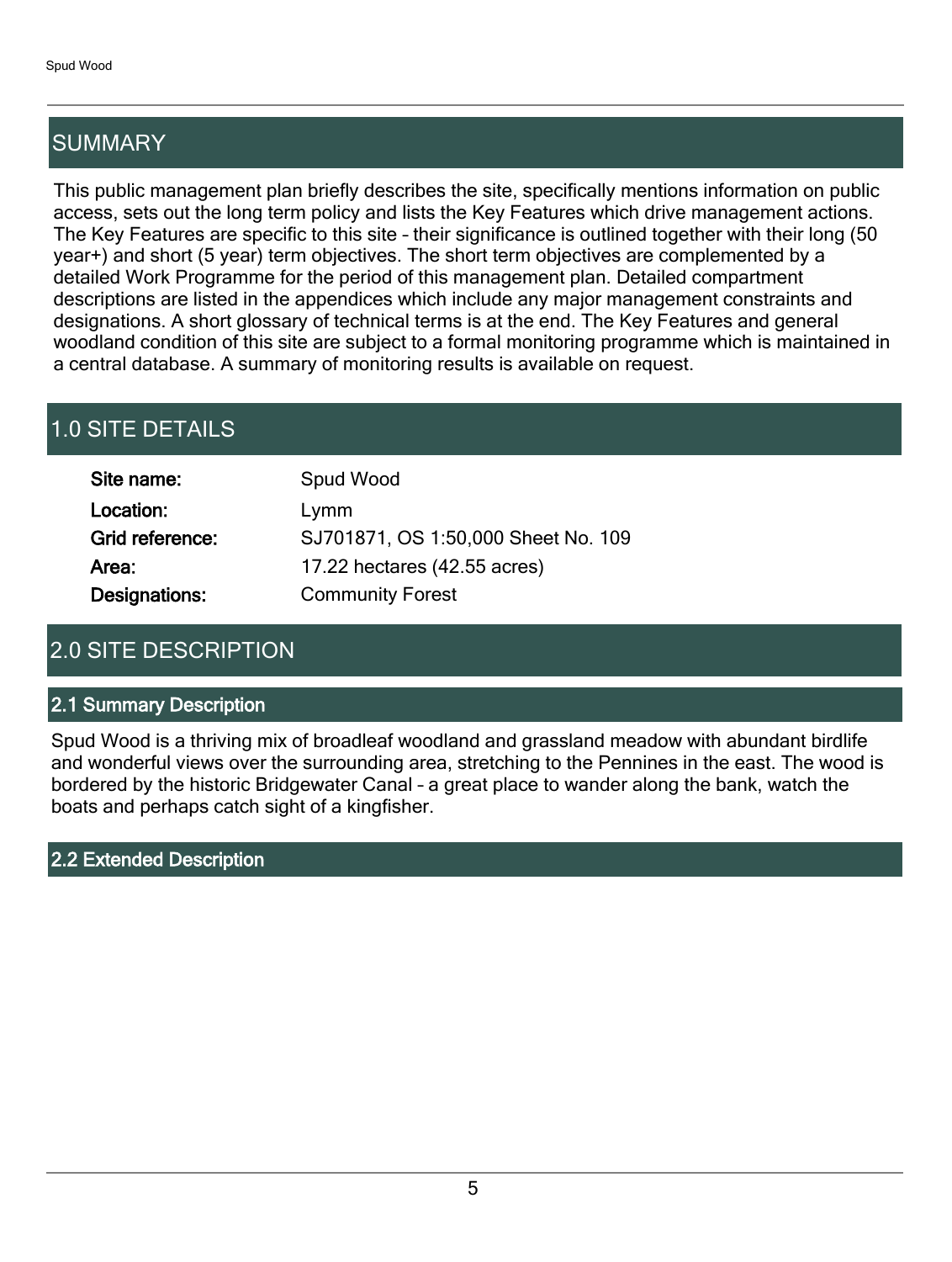Spud Wood is a 17.27ha woodland creation site that was planted in 1997/98 on former arable farmland used for growing potatoes, hence the name. It is located on the edge of the village of Oughtrington, about a mile to the east of Lymm in Cheshire. The local landscape is predominantly flat, low-lying with the main land use arable farmland with hedgerows and small wooded copses. The wood lies adjacent to farmland and Helsdale Wood to the south, the Bridgewater Canal to the north and roads adjacent to the western and eastern boundaries.

The site was purchased from Cheshire County Council in 1997 and was designed, named and planted with the help of the local community as part to the Woodland Trusts millennium project "Woods On Your Doorstep" (WOYD). The site has a slight gradient with a northerly aspect that affords views across Warrington & Greater Manchester towards Winter Hill and the Pennines to the east. The soils on the site prior to Trust ownership were subject to intensive cultivation and have a high sand content derived from the sandstone substrate. This makes the site mostly free draining but variable in places of high silt content.

Spud Wood is now well established as a secondary broadleaved woodland which his a key feature for the site. Approximately 55% of the site was planted with native broadleaf trees (oak, ash, Silver birch, rowan, hazel, hawthorn, blackthorn, field maple and holly) and the remaining 45% of the site was seeded with a low vigour fescue grass mix and left as open ground and wide grass rides for public access, which are both key features of the site. There is a small pond/ wetland area in the south eastern corner of the site. With the exception of approximately 900m of boundary hedge and some semi-mature trees and herbage located along Helsdale Brook and the site boundary on Buford Lane all the vegetation on site has been introduced as part of the woodland creation project.

The site is close to a number of established wildlife habitats and corridors including three mature woodlands, the largest of which Helsdale Wood is Ancient Semi Natural Woodland (ASNW). Helsdale Brook runs through the wood and passes through Spud Wood before it goes into a culvert. Lower Helsdale Wood contains a number of ponds close to Spud Wood.

Spud Wood is very well used by local people due to its proximity to the town of Lymm, less than a mile away. There is a car park on Stage Lane on the northern boundary of sub-compartment 1A which is linked to the main part of the site over the Bridgewater Canal via a canal bridge and surfaced footpath. There is a network of 2 km of permissive grass footpaths around the site and the canal provides a links to the wider countryside in the area. The wood lies within the Mersey Forest area.

The historically important Bridgewater Canal runs along the northern boundary of the site and acts as a wildlife corridor as well as being a very well used recreational route which links the site to nearby Dunham Massey and Lymm Dam. Along the boundary with Burford Lane there is a culvert for Helsdale Brook where it goes under the canal and a roadside retaining wall both of which are within the Woodland Trust's ownership. Helsdale Brook is crossed on site by a wooden pedestrian footbridge constructed in 1999 and further downstream by a management track/ footpath where the stream enters a culvert.

There is a group of local volunteers called the Friends of Spud Wood who work closely with the Trust to manage and care for the site. The group have a licence with the Trust to manage part of the site for wood allotments which allows local people to get involved in the management of the wood and get some firewood in return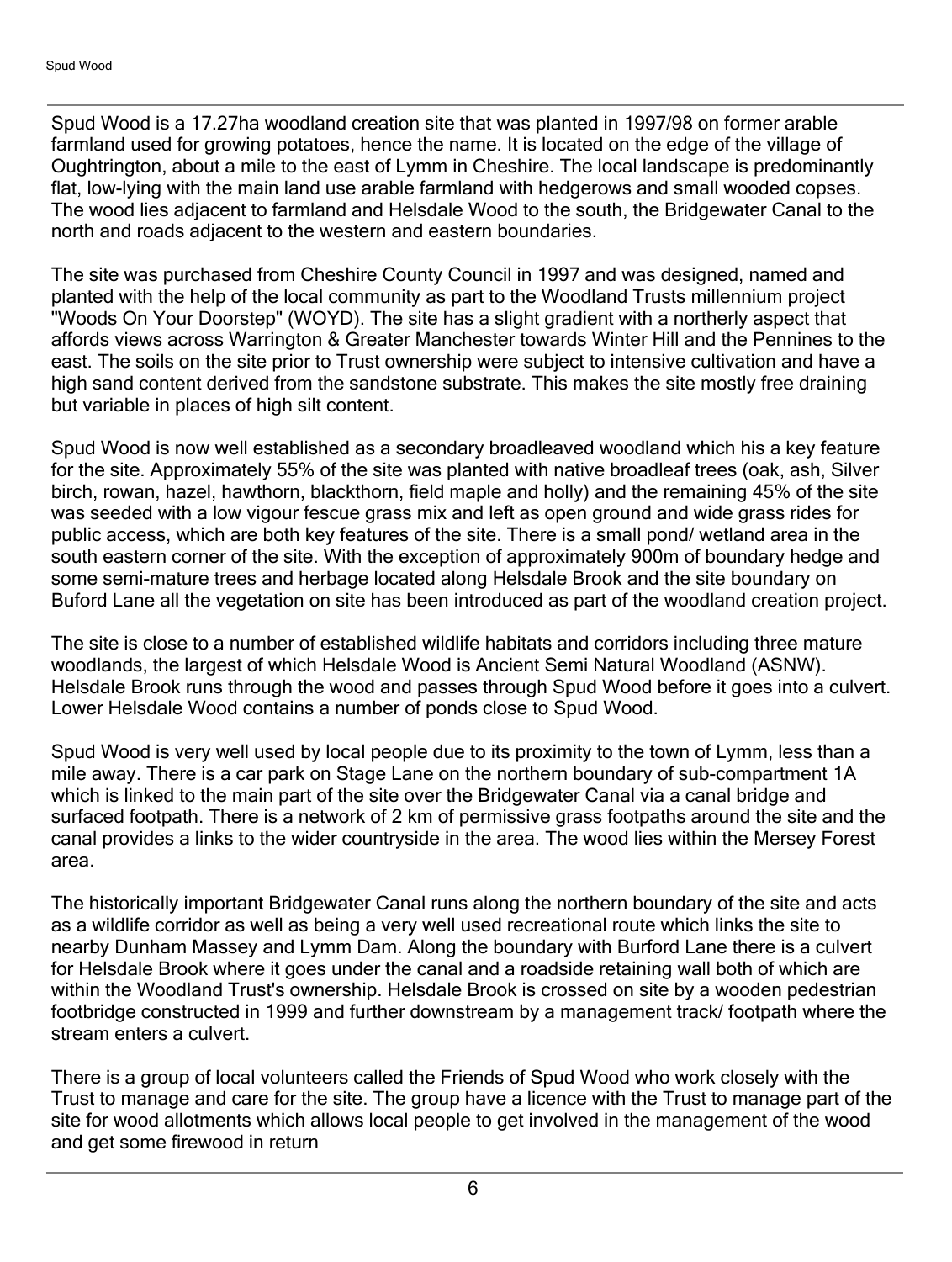## 3.0 PUBLIC ACCESS INFORMATION

## 3.1 Getting there

By bus:

The nearest bus stop is on Stage Lane to the west of the main entrance. It is then a ten-minute walk to the wood.

By train:

Warrington's Bank Quay and Central railway stations are just under 8km (five miles) away.

For up-to-date information on public transport, visit traveline.org.uk or telephone 0871 200 2233.

By car:

Follow the M6 to junction 21 then take the A57 towards Manchester. Turn right at Warburton Bridge Road (B5159) and head towards Lymm, turning right when you reach the A6144. Before you reach Lymm centre, turn left down Sandy Lane (opposite a large white house). When the road swings to the right, turn left onto Stage Lane. The car park is on the right after the houses.

## 3.2 Access / Walks

The main entrance is from Stage Lane to the north, where there is a 10-space car park leading to a surfaced footpath which crosses Grantham's Bridge over the Bridgewater Canal into the woodland. The site has 2km of unsurfaced paths accessed through four pedestrian entrance points with either metal kissing gates or squeeze stiles. Entrances are on Oughtrington Lane and Burford Lane, and there is an unofficial access point on the southern boundary from Helsdale Wood via a well-worn footpath. There is a wooden footbridge with two small flights of steps crossing Helsdale Brook.

The wood is linked to the wider countryside and a network of public footpaths via the Bridgewater Canal. The 22-mile way-marked Mersey Valley Timberland Trail starts at the car park. You can also enjoy a canal-side walk from Spud Wood to Lymm Village centre before returning on part of the Trans-Pennine Trail. The village of Dunham Massey, with its 17th century Dunham Massey Hall, is around an hour's walk alongside the canal.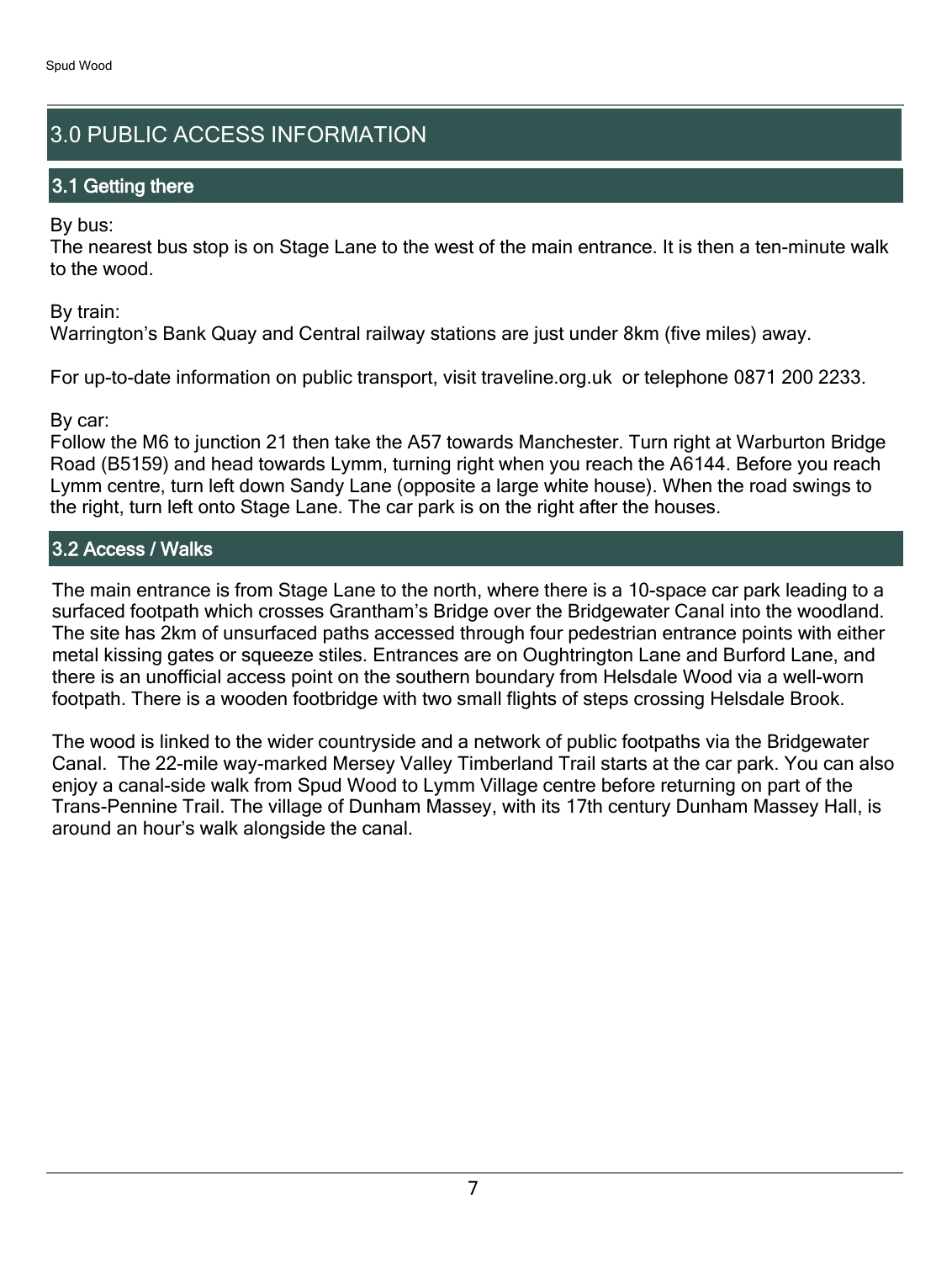## 4.0 LONG TERM POLICY

The long-term intention for Spud Wood is to create a mixed broadleaved woodland with a diverse species and age composition. It will be managed as high forest, primarily as a recreational and landscape feature. The new woodland will be allowed to develop by natural processes where possible, but intervention in the form of thinning and coppicing may be necessary in order to diversify the species mix, age and structure as the wood matures. In the long term the site should contain an increasing volume of dead wood, both standing and fallen, which serve as important habitat for invertebrates.

The key drivers for any woodland operations will be for public access, tree safety and to promote a more diverse and resilient woodland for the future capable of withstanding pressures from climate change, pests and diseases.

Path ride edges will be managed to develop a graduated woodland edge structure to maintain sight lines for visitors and to benefit biodiversity. The grassland areas will be managed to retain the mix of open ground and transitional scrub habitat. The small pond will be left to minimal intervention unless necessary to maintain it as a conservation feature.

Public access will be maintained at current levels to provide safe enjoyable access for visitors with approximately 2 km of permissive grass unsurfaced footpaths and four public access points, signs, benches, footbridge and the car park.

The local community and volunteers will be encouraged to get involved in helping care for the woodland, primarily through the involvement of the Friends of Spud Wood group.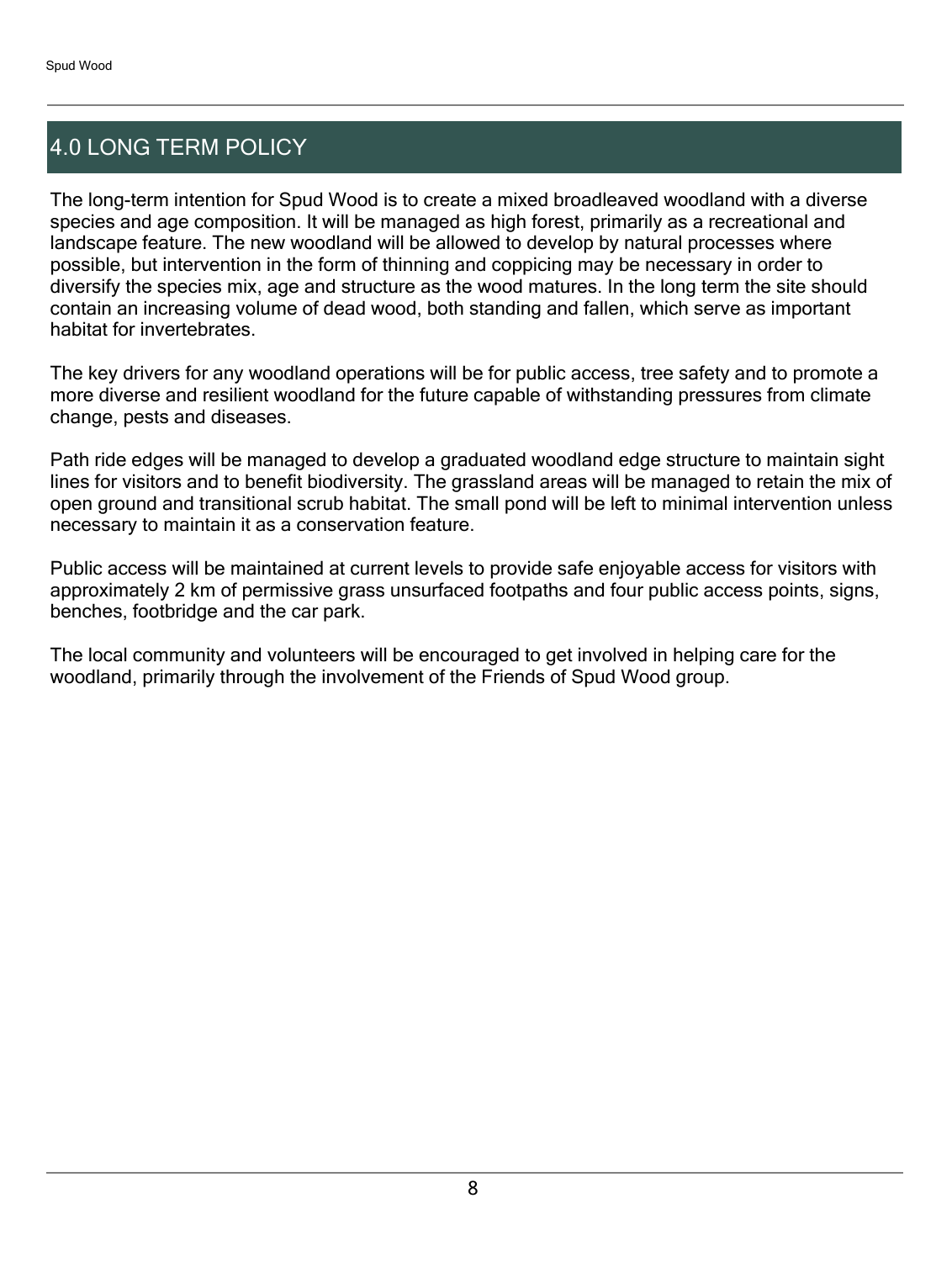## 5.0 KEY FEATURES

The Key Features of the site are identified and described below. They encapsulate what is important about the site. The short and long-term objectives are stated and any management necessary to maintain and improve the Key Feature.

## 5.1 Informal Public Access

## **Description**

Spud Wood is very well used particularly by local people for dog walking. There is approximately 2 kms of unsurfaced grass footpaths with 4 pedestrian access/ management access points and a small car park (tarmac surface) with space for about 10 cars on Stage Lane. An unofficial access point enters the site on the southern boundary from Helsdale Wood via a well worn footpath through the wood (not a Public right of way) that has been used for many years. Pedestrian access is also available from the adjoining Bridgewater Canal towpath by crossing over the canal bridge near to the car park.

#### **Significance**

The site was created as a community woodland through the Woods On Your Doorstep (WOYD) project and allowed the public to walk on this land for the first time. It is close to the town of Lymm and provides a popular and well used site for local people to enjoy. The wood is linked to the wider countryside public footpath network, the Bridgewater Canal and it is the starting point for the 22 mile Mersey Valley Timberland Trail which goes to Runcorn.

## Opportunities & Constraints

The popularity of the site means that in winter especially some of the footpaths become muddy, however visitor surveys have shown that visitors do not want the paths to be surfaced. The paths will need to be monitored to see if future surfacing work is required. The small size of the car park means it is often full and an adjacent grassed area may need to be used as an overspill area if present usage levels continue or increase.

#### Factors Causing Change

Increased usage of the wood by visitors leading to greater wear on footpaths; illegal use of site by cyclists or horse riders in the past has caused damage to path surfaces.

## Long term Objective (50 years+)

The site will continue to be well used and valued by local people and visitors from further afield. Public access will be maintained to ensure the site is welcoming and safe for people to visit with four access points, appropriate infrastructure and signage, 2km of grass mown paths and car park being maintained for year round use. Consultation and involvement of local people will continue to be important.

Short term management Objectives for the plan period (5 years)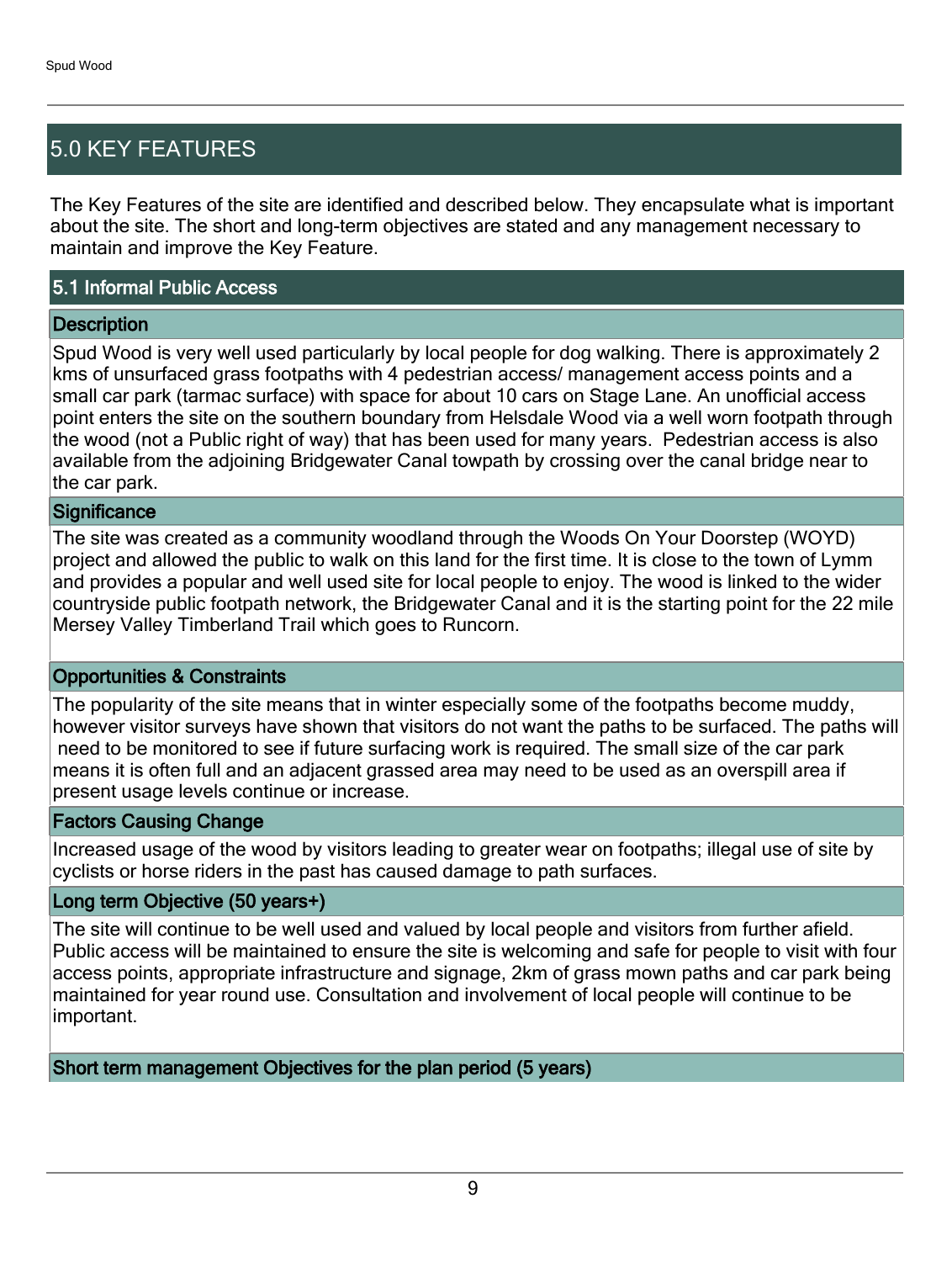Paths will be cut (3 times a year) to maintain easy public access. Visitor access fixtures (gates, signs, fences) will be inspected annually and maintained. Litter and fly tipping will be removed including at the car park at least once a year.

Path edge coppicing and clearance will be carried out during the plan period to improve access/ sight lines, including around entrances and the car park.

An audit of entrances (part of the Welcoming Sites Project) will be undertaken during the plan period to identify any improvements that may be required.

The Trust's duty of care to visitors will continue to be addressed through on going tree safety and site risk assessment regimes.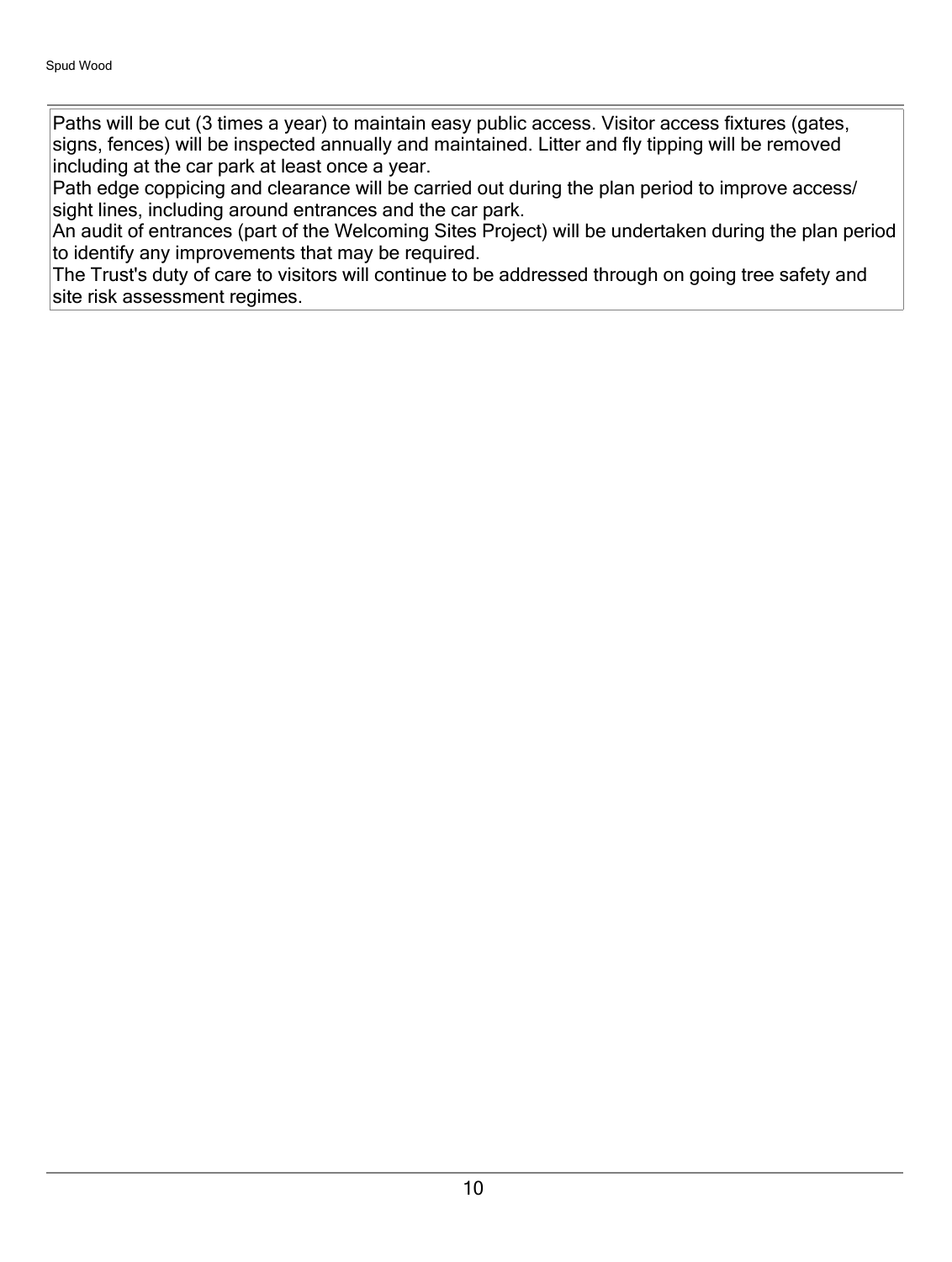## 5.2 Secondary Woodland

## **Description**

Spud Wood is a woodland creation site that was planted in 1997/98 with a mix of native broadleaves (oak, ash, silver birch, rowan, hazel, holly, hawthorn and blackthorn). The site was previously farmland used for growing potatoes, hence the name given to the wood which was chosen by the local community. Approximately two thirds of the site was planted with trees and the rest kept as open space and seeded with native wildflower mixes. There were few existing trees on site when the Woodland Trust acquired the site apart from some semi-mature trees along the canal bank and roadside and trees in hedgerows around the boundary of the site.

## **Significance**

Cheshire is one of the least wooded counties in England with less than 4% woodland cover and only a small proportion of this is Ancient Semi Natural Woodland (ASNW). Spud Wood adjoins Helsdale Wood which is an ASNW and so the new woodland acts as a buffer to this rare habitat. Over time it is hoped the ASNW flora indicator species found in Helsdale Wood will spread into Spud Wood. As the site matures it should provide a range of diverse habitats linked to existing wildlife corridors adjacent to the wood including the Bridgewater Canal, Helsdale Wood and the network of field hedgerows in the local landscape. Helsdale Wood is also a grade C Site of Biological Importance (SBI) due to its population of mosses and liverworts and contain several ponds.

## Opportunities & Constraints

Initial tree growth has been very rapid with a high survival rate of the trees planted. Whilst the site was previously farmland with little biodiversity value, the adjoining wildlife corridors and habitats including ASNW provide good opportunities for the flora and fauna on site to be enhanced through spread of species. There are no significant constraints on the site.

## Factors Causing Change

Growth of young trees leading to canopy closure.

Damage to trees and fires in the wood occurs occasionally but is not a significant problem. Chalara will lead to the loss of Ash trees in the wood. Squirrel damage to trees.

Rhododendron (invasive species) could spread on site from neighbouring Helsdale Wood where it occurs frequently.

## Long term Objective (50 years+)

The long term aim is to create a high forest of mixed native broadleaf woodland with a mix of species, structure and age composition along with a diverse ground flora. There should be an increasing volume of deadwood (both fallen and standing) across the site.

## Short term management Objectives for the plan period (5 years)

During the plan period, the new woodland blocks will be under active woodland management to create a more diverse structure, age and species composition in the wood.

Coppicing will be carried out along path edges, entrances and around the car park during the plan period to improve sightlines for public access and safety.

The Trust's duty of care to neighbours and visitors will continue to be addressed through on going tree safety inspections.

We will work with the Friends of Spud Wood and other volunteers and groups where opportunities arise to carry out work including coppicing and thinning for wood fuel and other woodland products.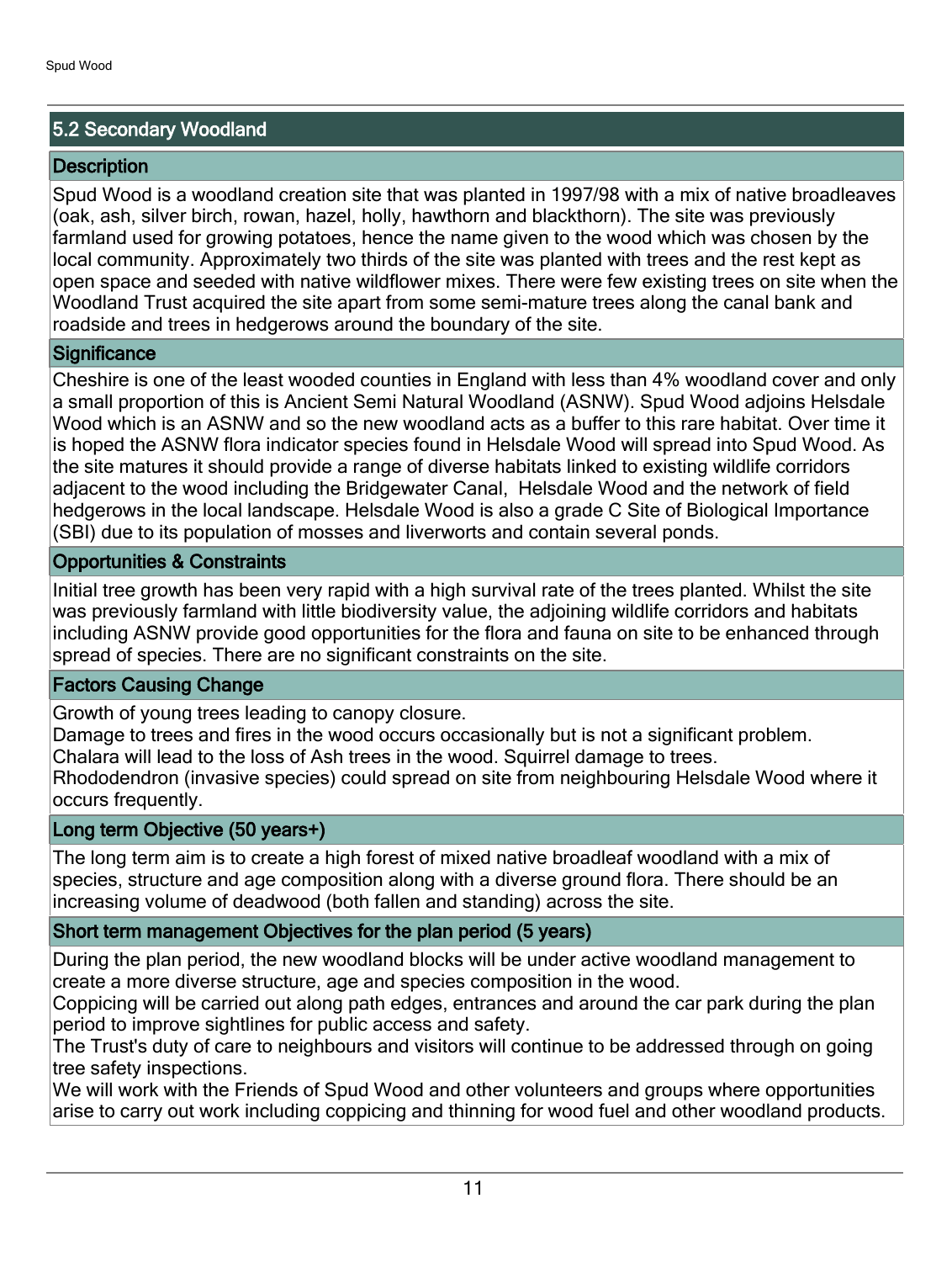## 5.3 Open Ground Habitat

## **Description**

Approximately 45% of the site was left as open ground and seeded with a low vigour fescue grass mix and are dominated by grasses, thistles, nettles, dock and willow herb.

There is a small pond/ wetland area (approximately 20m by 10m) in the south eastern corner of the site which was excavated in 2000 and is now well established with marginal vegetation.

#### **Significance**

The retention of large areas of open ground was an outcome of the public consultation for the site to maintain a more open feel to the new woodland

Having a mix of open ground habitat and transitional zones as well as native woodland on site creates a mixed mosaic habitat that will enhance the biodiversity of the site.

## Opportunities & Constraints

Regular cutting of the open ground areas needs to be sustainable as this can be a significant cost but was identified as a feature requested by the local community to be maintained for the site. High usage of the site by dog walkers and deposits of dog faeces left on site means that the cut grass is not suitable for any other use e.g. hay crop, etc.

#### Factors Causing Change

Development of scrub and loss of open ground through natural succession.

Invasive grassland species (thistle, dock, ragwort, nettle, Himalayan balsam) could dominate the open ground habitat if left unmanaged reducing the biodiversity of these areas.

#### Long term Objective (50 years+)

The permanent areas of open ground will be maintained as part of the mosaic of habitats, with other areas of open ground left to develop as transitional zones and scrub to enhance the biodiversity value on site. The pond/ wetland habitat will be maintained on the site, although will be subject to minimal management unless necessary to prevent it from being lost.

## Short term management Objectives for the plan period (5 years)

The meadows and rides will be mown (annually) to retain open ground areas. Other open ground areas will be left to develop naturally into scrub/ transitional areas.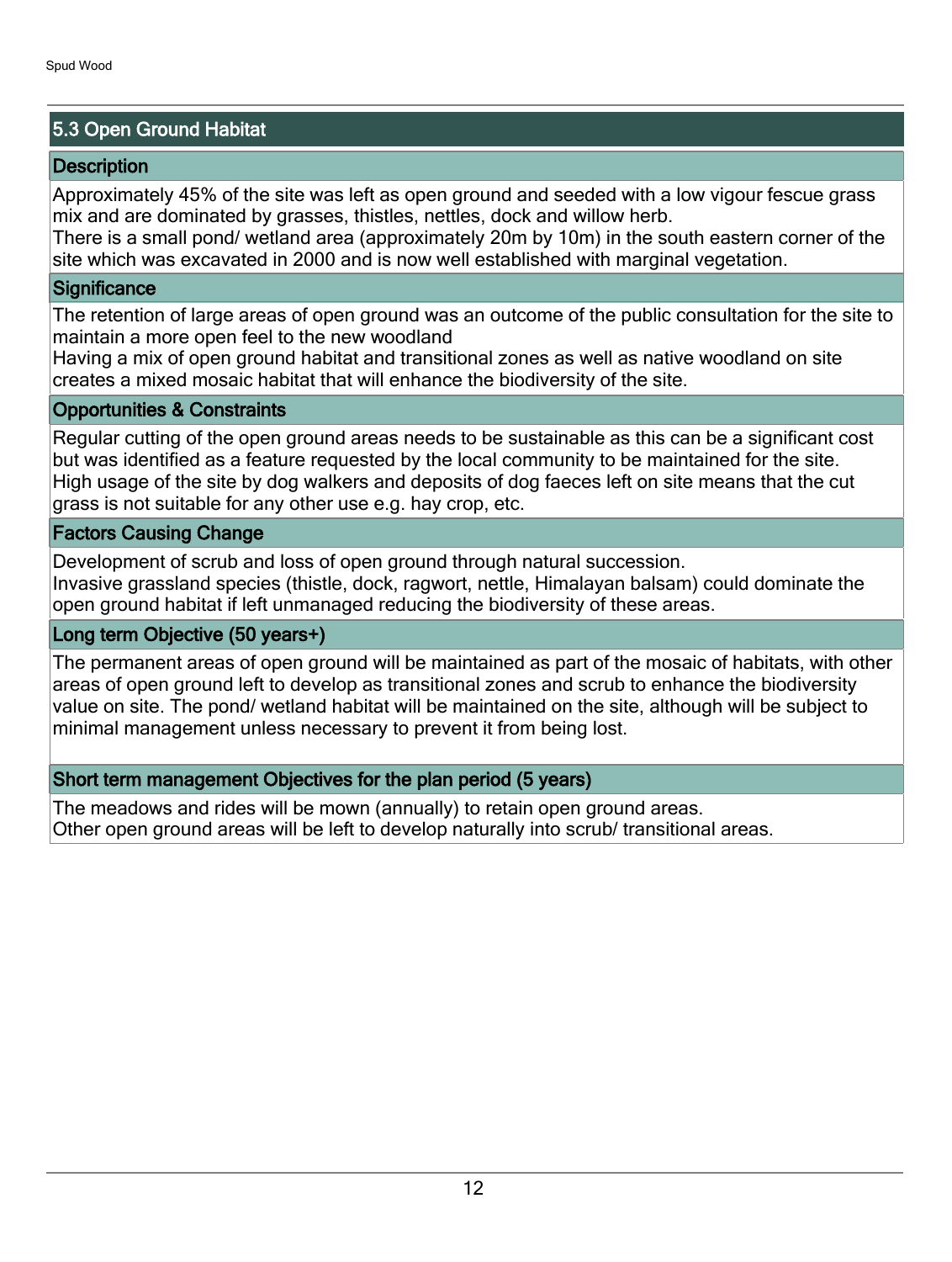| 6.0 WORK PROGRAMME |                     |                    |        |  |  |  |
|--------------------|---------------------|--------------------|--------|--|--|--|
| Year               | <b>Type of Work</b> | <b>Description</b> | Due By |  |  |  |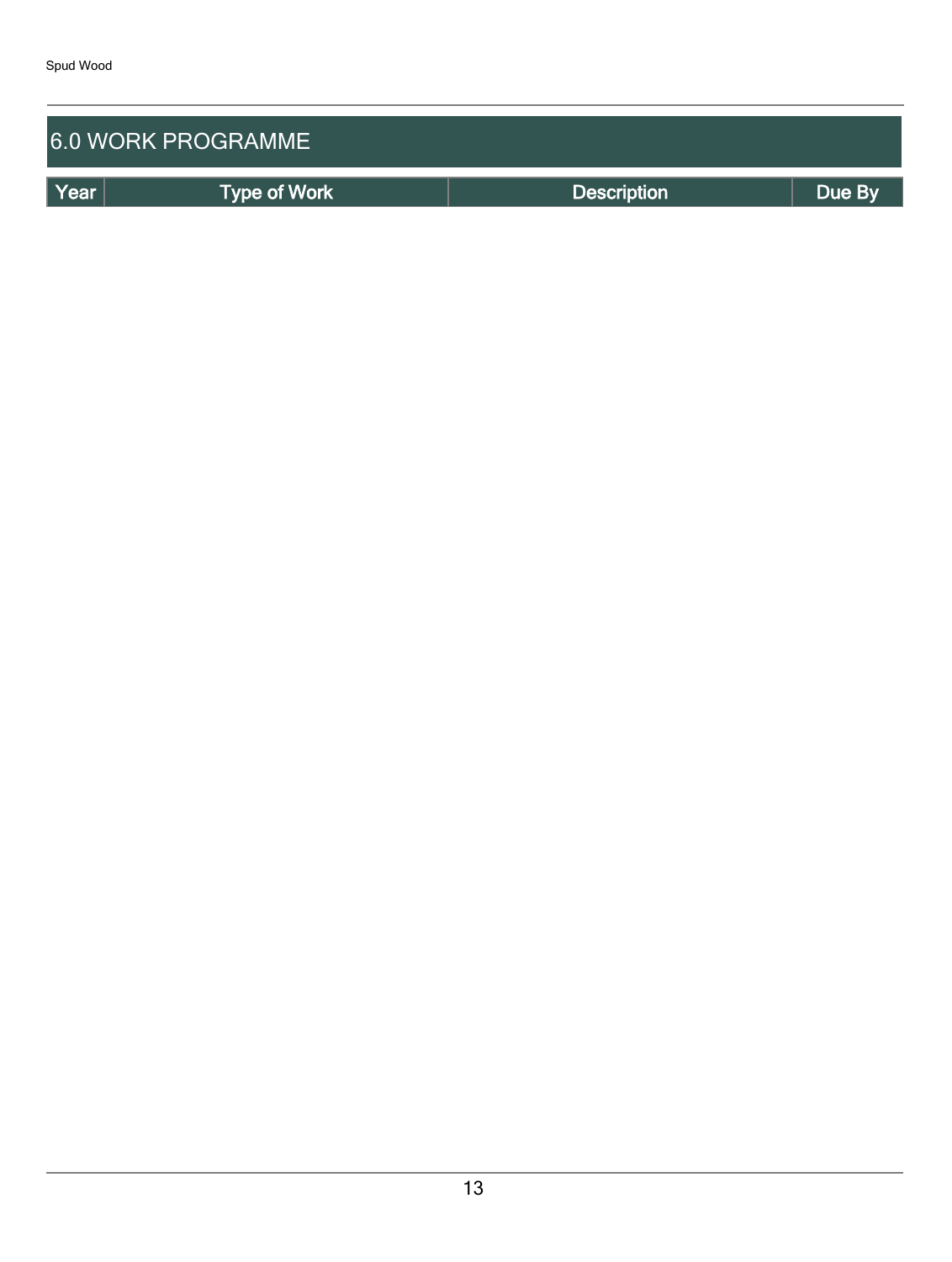## APPENDIX 1: COMPARTMENT DESCRIPTIONS

| Cpt<br>No. | Area $ $<br>(ha) | <b>Main</b><br><b>Species</b>             | Year | <b>Management</b><br>Regime | <b>Major</b><br>Management<br><b>Constraints</b>   | <b>Key Features</b><br>Present                                | <b>Designations</b> |
|------------|------------------|-------------------------------------------|------|-----------------------------|----------------------------------------------------|---------------------------------------------------------------|---------------------|
| `1a        | 0.88             | Mixed<br>native<br>broadlea<br><b>ves</b> |      | 1997 Coppice                | Legal issues,<br>People issues<br>$(+$ tve & -tve) | Informal Public Community<br>Access,<br>Secondary<br>Woodland | Forest              |

This sub-compartment is located between Stage Lane and the Bridgewater Canal and is the main public access point for the site with a small car park on Stage Lane. There is a management access gate on Stage Lane (also used by fishermen to gain access to the canal bank) and another pedestrian access point from Stage Lane in the NW corner of the site and access from the canal towpath. It is a flat compartment with an approximate elevation of 22m. The soils have a high sand content and are freely draining, with a history of cultivation prior to the Trusts ownership. Approximately 0.3 ha of the compartment was planted with Oak, Ash & Birch along with Hazel, Holly, Dogwood and Hawthorn. The remaining 0.58 ha was left as open ground and seeded with a low vigour fescue grass mix.

| '1b | 11.44 Oak |         | 1997 High forest | People issues       | Informal Public Community |        |
|-----|-----------|---------|------------------|---------------------|---------------------------|--------|
|     |           | (pedunc |                  | $($ +tve & -tve $)$ | Access.                   | Forest |
|     |           | ulate)  |                  |                     | <b>Secondary</b>          |        |
|     |           |         |                  |                     | <b>Woodland</b>           |        |

This sub-compartment forms the main body of Spud Wood. It is bounded by the Bridgewater canal on the north, Helsdale Brook & sub-compartment 1c to the east, agricultural land & Helsdale Wood to the south and domestic gardens to the west. The aspect of the site is mostly flat with a slight gradient between the elevations of 30m & 22m above sea level. The soils generally have a high sand content with occasional areas of fine silt with poor drainage these have a greater incidence to the east of the site, the soils have a history of intensive cultivation prior to Trust ownership. 5.88 ha was planted with native tree broadleaf species including Oak (45%), Ash (25%), Birch (12%) with a shrub layer of Hawthorn (5%), Rowan (5%), Hazel (4%), Holly (2%) and Blackthorn & Dog wood (2%). The remaining 5.56 ha was left as open space and seeded with a low vigour fescue grass mix. There is public & management access from sub-compartment 1a via the canal bridge, from Burford Lane crossing over Helsdale Brook and from Oughtrington Lane to the west. A small wetland scrape/ shallow pond was created in the south eastern corner of the compartment.

| 11c | 4.95 Oak | (pedunc<br>ulate) |  | 1997 High forest | People issues<br>l(+tve & -tve) | Informal Public Community<br> Access.<br><b>Secondary</b><br>Woodland | Forest |
|-----|----------|-------------------|--|------------------|---------------------------------|-----------------------------------------------------------------------|--------|
|-----|----------|-------------------|--|------------------|---------------------------------|-----------------------------------------------------------------------|--------|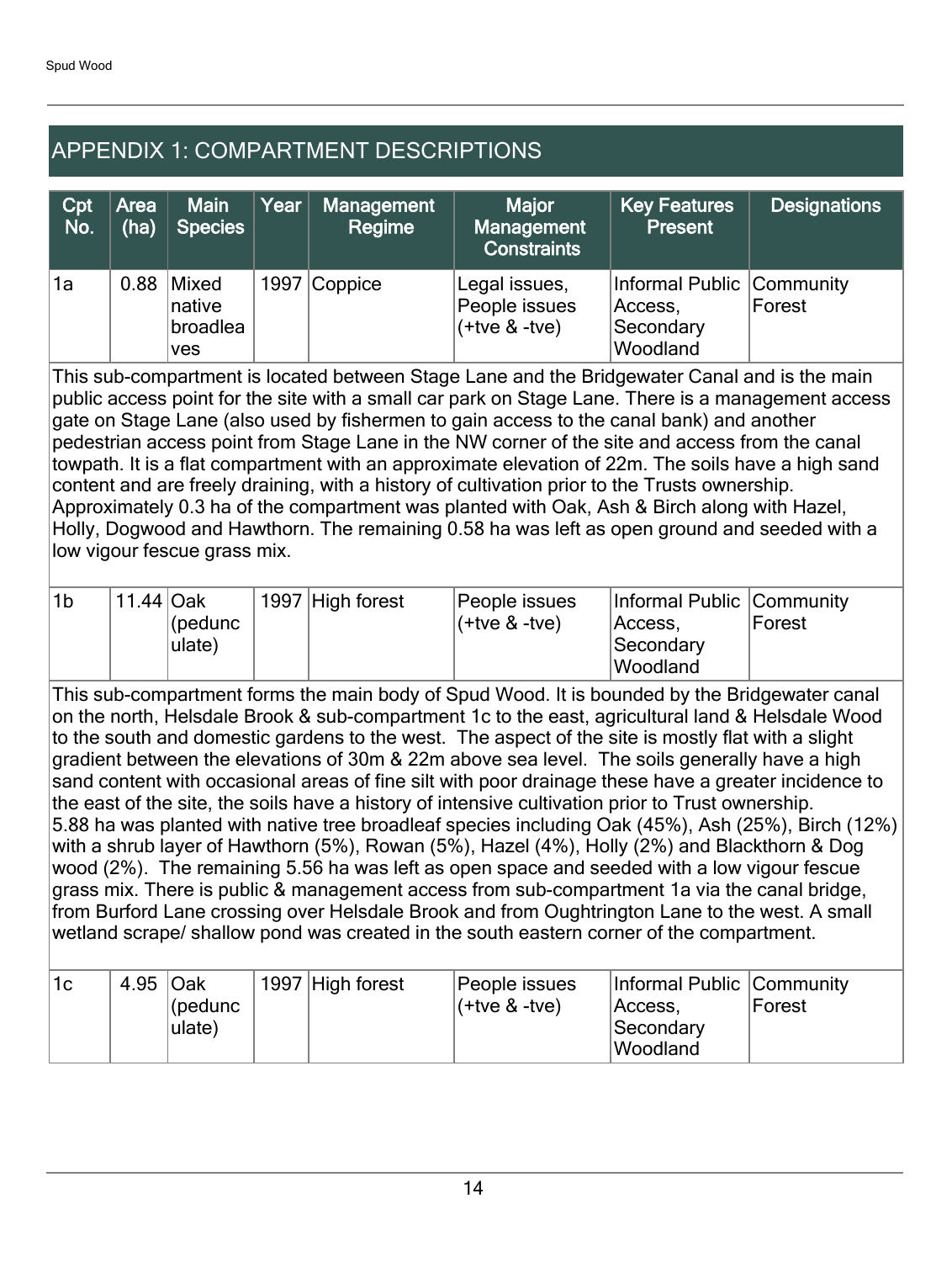This sub-compartment is the eastern block of Spud Wood. It is bounded to the north & east by Burford Lane, to the south by agricultural land and to the west by Helsdale Brook and subcompartment 1b. It has an elevation between 20m & 30m above sea level with a slight gradient towards Helsdale Brook and the North West. The soils have a high sand content and like the rest of the site are freely draining with occasional areas of more silted ground where drainage is restricted. The site has a history of intensive cultivation prior to the Trusts ownership. The sub-compartment comprises 3.2 ha of native tree species planting (Oak, Ash & Birch) with shrubs (Rowan, Hazel, Holly, Hawthorn and Blackthorn) with a scattering of existing mature trees along the course of Helsdale Brook and the northern boundary. 1.75 ha of the sub-compartment was left as open space and seeded with a low vigour fescue grass mix. Public access and management access is available off Burford Lane and across Helsdale brook via a management track (culvert) and wooden footbridge. A line of mature trees running alongside Burford Lane and the canal underpass are in the ownership of the Trust.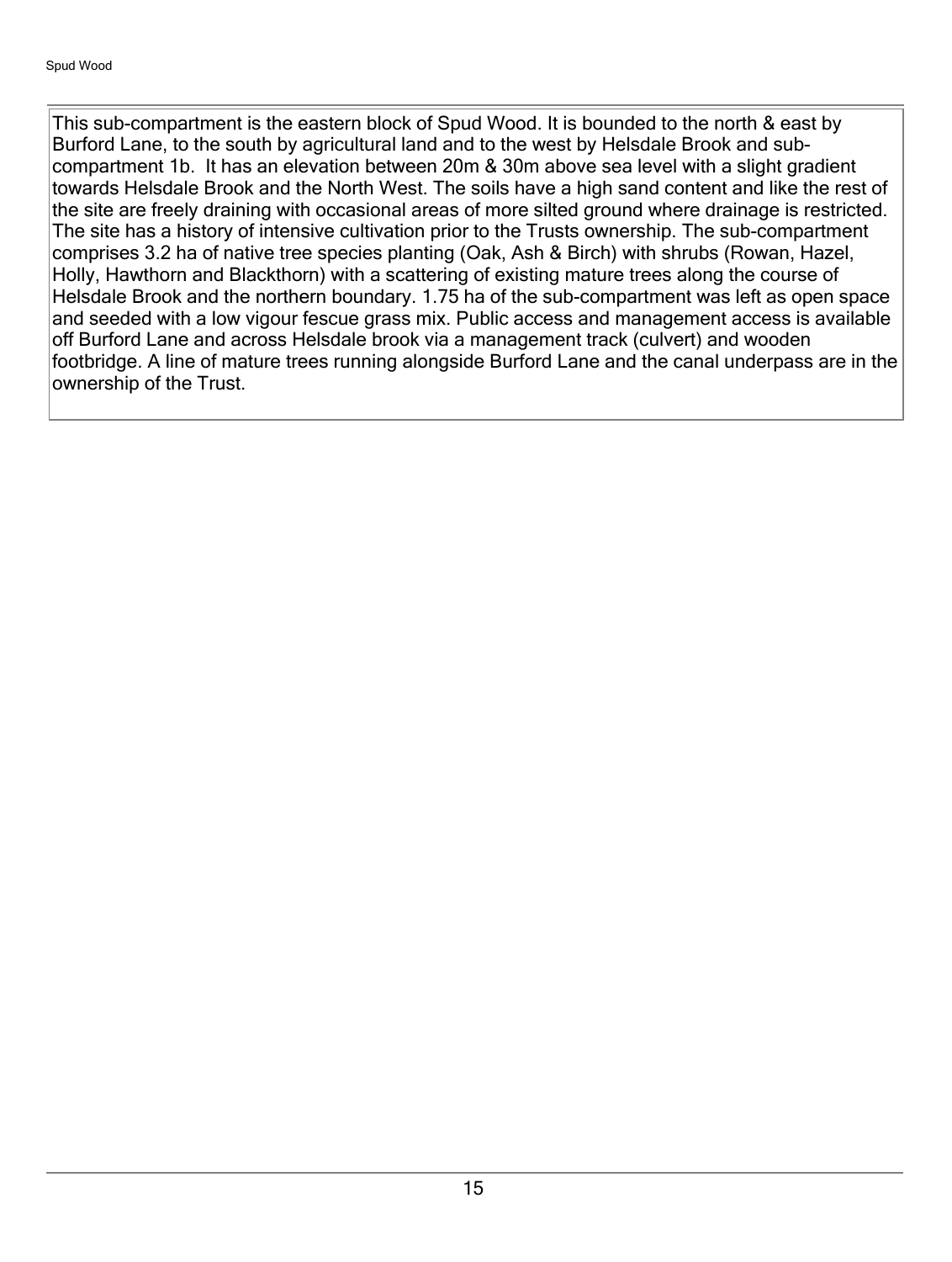## Appendix 2: Harvesting operations (20 years)

| Forecast<br>Year | Cpt            | <b>Operation Type</b> | <b>Work Area</b><br>(ha) | <b>Estimated</b><br>vol/ha | <b>Estimated total</b><br>vol. |
|------------------|----------------|-----------------------|--------------------------|----------------------------|--------------------------------|
| 2015             | 1b             | Thin                  | 1.00                     | $\overline{4}$             | $\overline{4}$                 |
| 2015             | 1b             | Ride edge Coppice     | 0.10                     | 20                         | $\overline{2}$                 |
| 2016             | 1b             | Ride edge Coppice     | 0.10                     | 20                         | $\overline{2}$                 |
| 2016             | 1b             | Thin                  | 1.00                     | 30                         | 30                             |
| 2017             | 1b             | Thin                  | 1.00                     | 40                         | 40                             |
| 2017             | 1b             | Ride edge Coppice     | 0.10                     | 20                         | $\overline{2}$                 |
| 2018             | 1b             | Ride edge Coppice     | 0.10                     | 20                         | $\overline{2}$                 |
| 2018             | 1b             | Thin                  | 1.00                     | 40                         | 40                             |
| 2019             | 1 <sub>b</sub> | Thin                  | 1.00                     | 40                         | 40                             |
| 2019             | 1b             | Ride edge Coppice     | 0.10                     | 20                         | $\overline{2}$                 |
| 2020             | 1a             | <b>Selective Fell</b> | 0.25                     | 12                         | 3                              |
| 2020             | 1b             | Thin                  | 1.00                     | 40                         | 40                             |
| 2021             | 1b             | Thin                  | 1.00                     | 40                         | 40                             |
| 2021             | 1b             | Thin                  | 14.00                    | $\overline{7}$             | 100                            |
| 2022             | 1b             | Thin                  | 1.00                     | 40                         | 40                             |
| 2024             | 1b             | Ride edge Coppice     | 0.10                     | 20                         | $\overline{2}$                 |
| 2025             | 1b             | Ride edge Coppice     | 0.10                     | 20                         | $\overline{2}$                 |
| 2030             | 1b             | Thin                  | 14.00                    | 4                          | 50                             |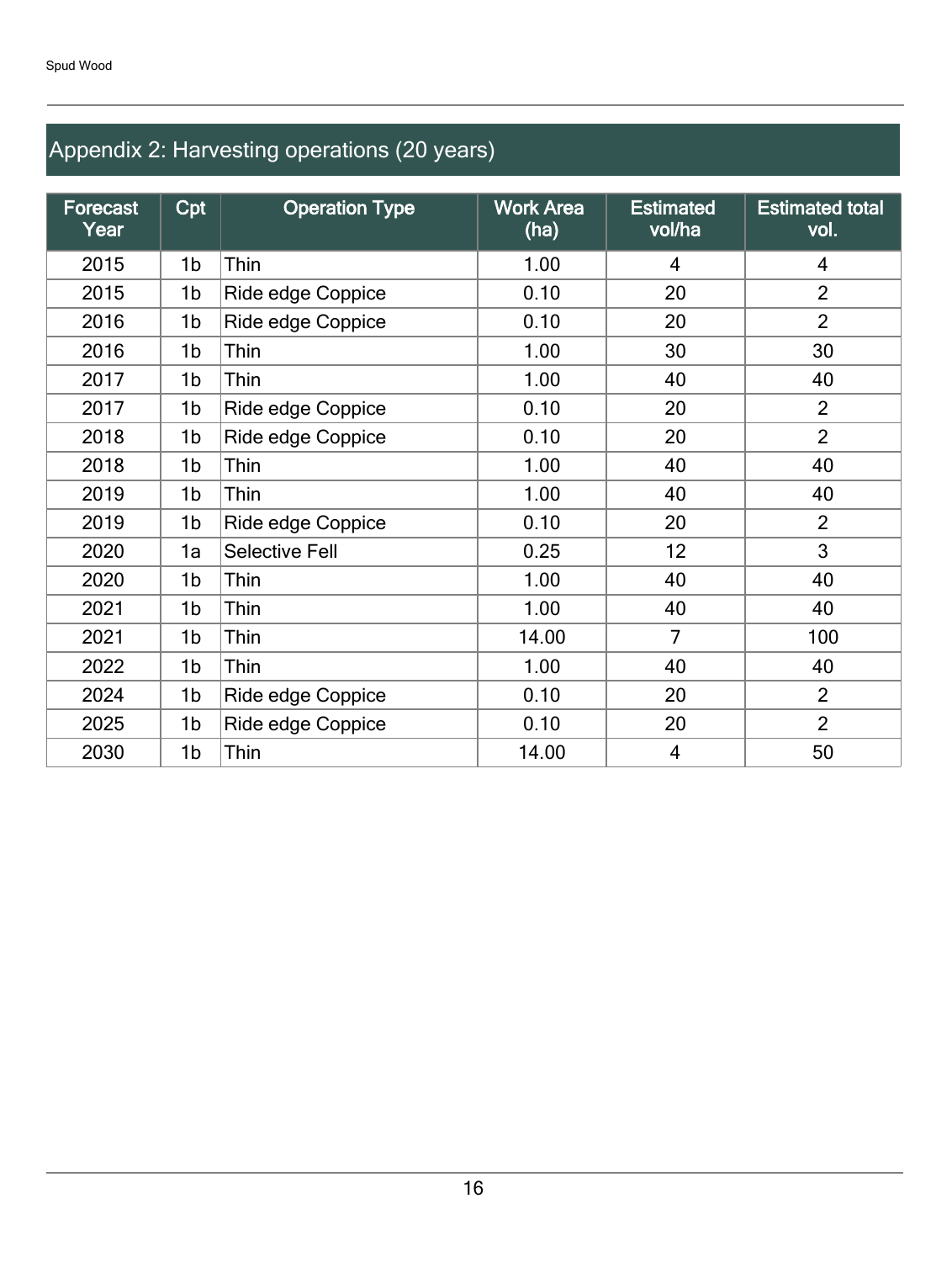## **GLOSSARY**

## Ancient Woodland

Ancient woods are defined as those where there has been continuous woodland cover since at least 1600 AD. In Scotland ancient woods are defined strictly as sites shown as semi-natural woodland on the 'Roy' maps (a military survey carried out in 1750 AD, which is the best source of historical map evidence) and as woodland all subsequent maps. However, they have been combined with long-established woods of semi-natural origin (originating from between 1750 and 1860) into a single category of Ancient Semi-Natural Woodland to take account of uncertainties in their identification. Ancient woods include Ancient Semi-Natural Woodland and plantations on Ancient Woodland Sites (see below). May support many species that are only found in ancient woodland.

## Ancient Semi - Natural Woodland

Stands in ancient woods defined as those consisting predominantly of native trees and shrubs that have not obviously been planted, which have arisen from natural regeneration or coppice regrowth.

## Ancient Woodland Site

Stands in ancient woods that have been converted to plantations, of coniferous, broadleaved or mixed species, usually for timber production, including plantations of native species planted so closely together that any semi-natural elements of the understorey have been suppressed.

## Beating Up

Replacing any newly planted trees that have died in the first few years after planting.

## **Broadleaf**

A tree having broad leaves (such as oak) rather than needles found on conifers (such as Scots pine).

## **Canopy**

The uppermost layer of vegetation in a woodland, or the upper foliage and branches of an individual tree.

## Clearfell

Felling of all trees within a defined area.

## **Compartment**

Permanent management division of a woodland, usually defined on site by permanent features such as roads. See Sub-compartments.

## **Conifer**

A tree having needles, rather than broadleaves, and typically bearing cones.

## Continuous Cover forestry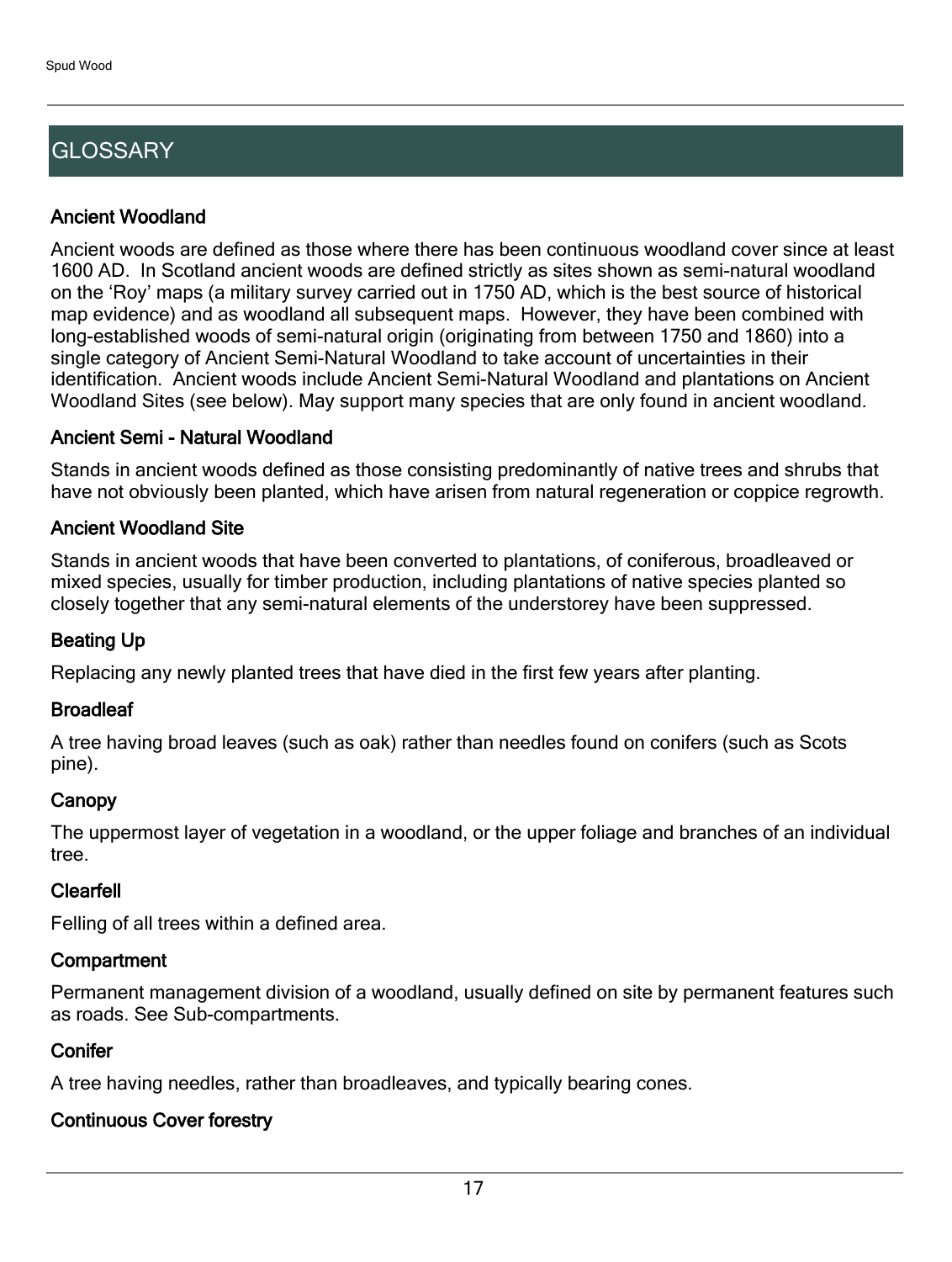A term used for managing woods to ensure that there are groups or individual trees of different ages scattered over the whole wood and that some mature tree cover is always maintained. Management is by repeated thinning and no large areas are ever completely felled all at once.

## **Coppice**

Trees which are cut back to ground levels at regular intervals (3-25 years).

## Exotic (non-native) Species

Species originating from other countries (or other parts of the UK) that have been introduced by humans, deliberately or accidentally.

## Field Layer

Layer of small, non-woody herbaceous plants such as bluebells.

## Group Fell

The felling of a small group of trees, often to promote natural regeneration or allow planting.

## Long Term Retention

Discrete groups of trees (or in some cases single trees) that are retained significantly past their economic felling age. Operations may still be carried out within them and thinning is often necessary to maintain stability.

## Minimum Intervention

Areas where no operations (such as thinning) will take place other than to protect public safety or possibly to control invasive exotic species.

## Mixed Woodland

Woodland made up of broadleaved and coniferous trees.

## National vegetation classification (NVC)

A classification scheme that allows an area of vegetation to be assigned to the standardised type that best matches the combination of plant species that it contains. All woodlands in the UK can be described as being one of 18 main woodland types (W1 - W18), which principally reflect soil and climatic conditions. For example, Upland Oakwoods are type W11, and normally occur on well drained infertile soils in the cooler and wetter north and west of Britain. Each main type can be subdivided into numerous subtypes. Most real woods contain more than one type or sub-type and inevitably some woods are intermediate in character and can't be properly described by any sub type.

## Native Species

Species that arrived in Britain without human assistance.

## Natural Regeneration

Naturally grown trees from seeds falling from mature trees. Also regeneration from coppicing and suckering.